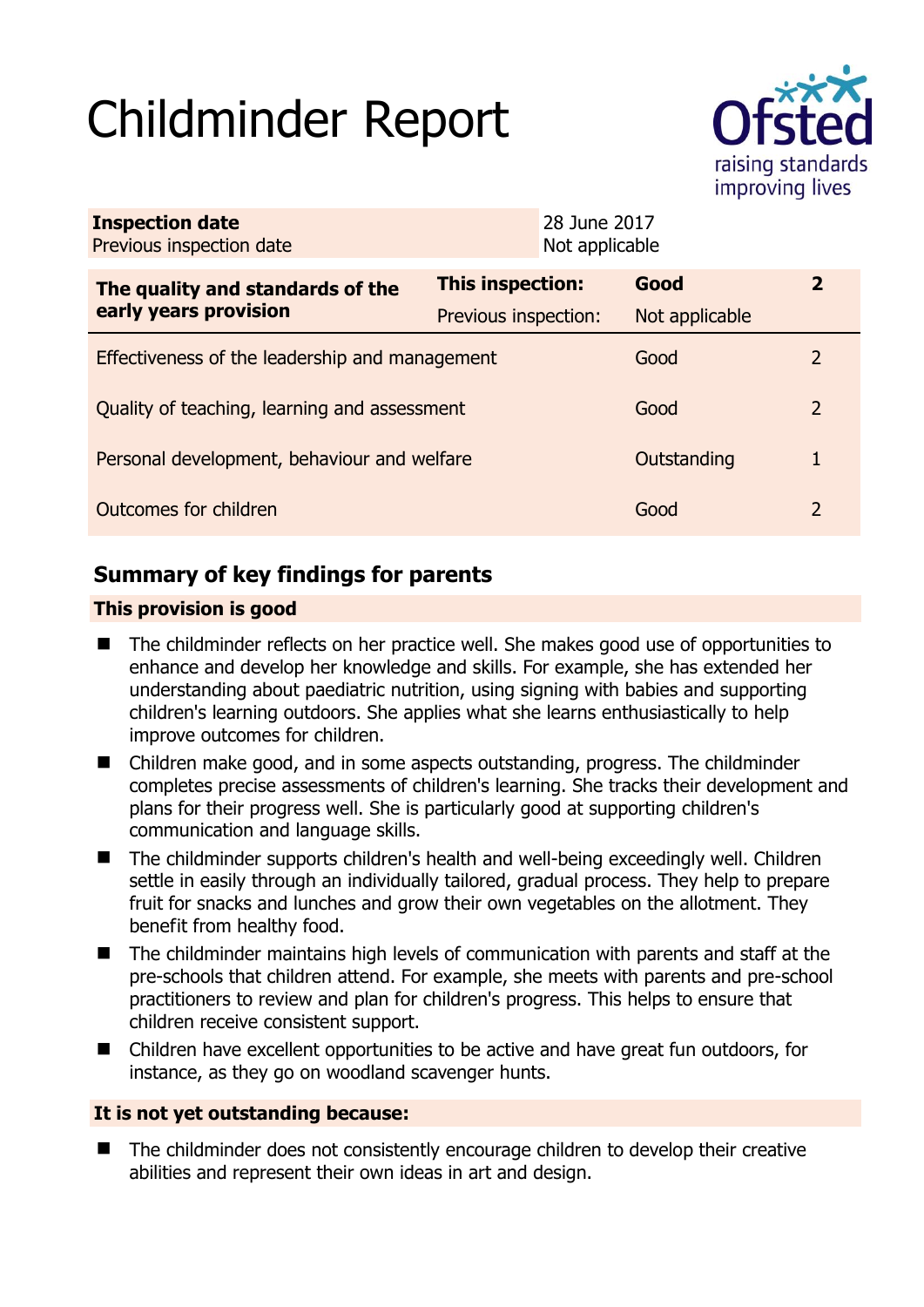## **What the setting needs to do to improve further**

#### **To further improve the quality of the early years provision the provider should:**

**E** provide more opportunities for children to be creative, represent their own ideas and develop their individual artistic skills.

#### **Inspection activities**

- The inspector observed the childminder's interaction with children during activities indoors. She looked at the childminder's range of play and learning resources and equipment and observed the suitability of the premises.
- The inspector discussed the childminder's practice with her and the impact of her engagement with children.
- The inspector sampled a range of documentation, including children's records and evidence of the childminder's suitability. She discussed the childminder's self-evaluation processes with her.

**Inspector**  Amanda Tyson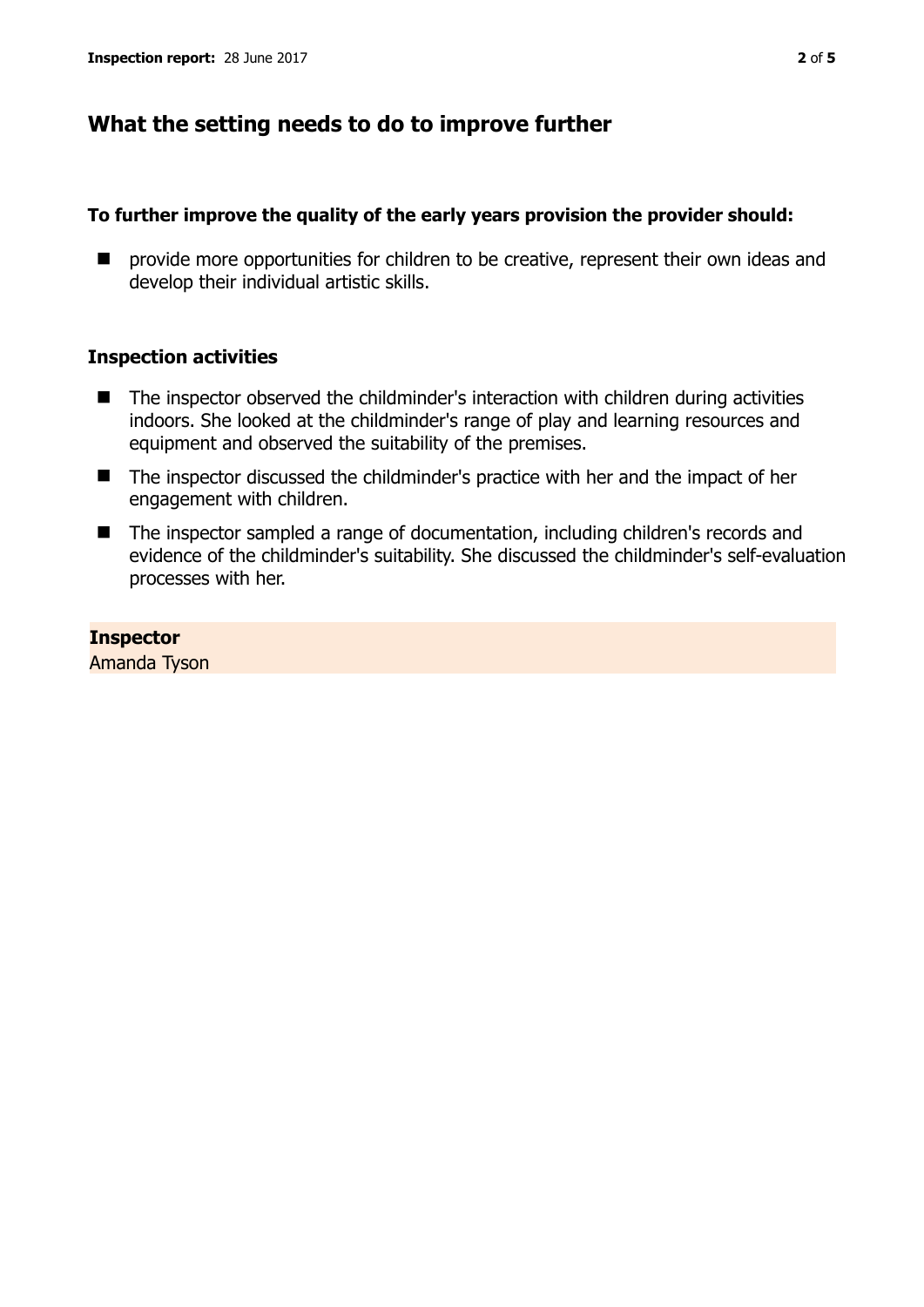## **Inspection findings**

## **Effectiveness of the leadership and management is good**

The childminder has established herself well as a childminder. She has built very effective partnerships with parents and the pre-schools that children attend. The childminder has a thorough understanding of her strengths and areas to develop further. She identifies ways to continue building on her knowledge and skills and is proactive about targeting these. Safeguarding is effective. The childminder has a clear understanding of the procedures to follow if she is concerned about any aspect of a child's welfare. She implements rigorous safety procedures.

## **Quality of teaching, learning and assessment is good**

The childminder has a good understanding of child development and the different ways in which children learn. She plans each week successfully to provide children with a good balance of indoor and outdoor activities, and opportunities to socialise with other children within the local community. The childminder puts good thought into the planning of activities. For example, children nurture caterpillars through to butterflies which they then release outdoors. Children wash fruits and vegetables before pretending to feed them to toy animals. With skilled encouragement from the childminder, they confidently describe the food they are offering to the toys, including their colour and shape. They talk about which of the foods they are growing on the allotment.

## **Personal development, behaviour and welfare are outstanding**

Children are cared for in an exceedingly welcoming and well-resourced home environment. Children are extremely settled and play very cooperatively together. The childminder responds swiftly to babies' non-verbal communication and signing. For example, they indicate that they want their bottle, need to sleep or want 'more' of something and the childminder attends to them very sensitively. The childminder encourages children to manage their own practical needs and gain independence from an early age and the results are inspiring. For example, children aged twelve months confidently hold and use plastic knives to spread their own wraps to eat. Children develop a strong and positive understanding of diversity. For instance, they learn about and compare different faiths and cultural observations, such as Eid and Lent.

## **Outcomes for children are good**

Children are well prepared for the next stage in their learning, such as starting pre-school and school. They are sociable and confident and articulate communicators. They develop dexterity and skills in readiness for writing. For example, they practise using scissors and knives and they make marks with brushes and pencils. Children learn to recognise and write their names and they link letters to sounds. They develop a keen interest in books and apply their mathematical skills within play.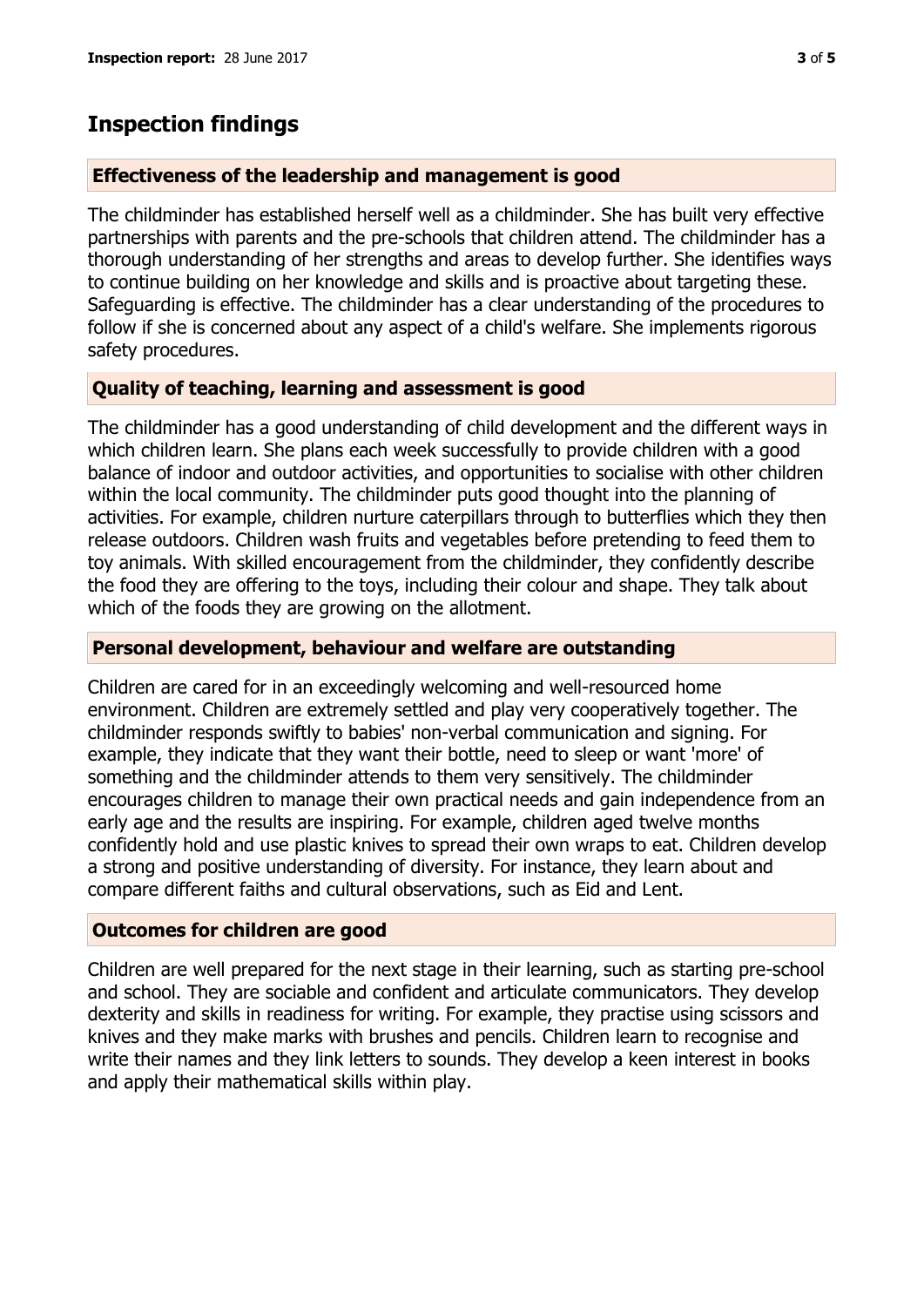## **Setting details**

| Unique reference number          | EY487062                                                                             |  |
|----------------------------------|--------------------------------------------------------------------------------------|--|
| <b>Local authority</b>           | Surrey                                                                               |  |
| <b>Inspection number</b>         | 1008593                                                                              |  |
| <b>Type of provision</b>         | Childminder                                                                          |  |
| Day care type                    | Childminder                                                                          |  |
| <b>Registers</b>                 | Early Years Register, Compulsory Childcare<br>Register, Voluntary Childcare Register |  |
| <b>Age range of children</b>     | $1 - 6$                                                                              |  |
| <b>Total number of places</b>    | 5                                                                                    |  |
| Number of children on roll       | 4                                                                                    |  |
| <b>Name of registered person</b> |                                                                                      |  |
| Date of previous inspection      | Not applicable                                                                       |  |
| <b>Telephone number</b>          |                                                                                      |  |

The childminder registered in 2015 and lives in Claygate, Surrey. She works Monday to Thursday, throughout the year, between the hours of 7.30am and 6pm.

This inspection was carried out by Ofsted under sections 49 and 50 of the Childcare Act 2006 on the quality and standards of provision that is registered on the Early Years Register. The registered person must ensure that this provision complies with the statutory framework for children's learning, development and care, known as the early years foundation stage.

Any complaints about the inspection or the report should be made following the procedures set out in the guidance 'Complaints procedure: raising concerns and making complaints about Ofsted', which is available from Ofsted's website: www.gov.uk/government/organisations/ofsted. If you would like Ofsted to send you a copy of the guidance, please telephone 0300 123 4234, or email enquiries@ofsted.gov.uk.